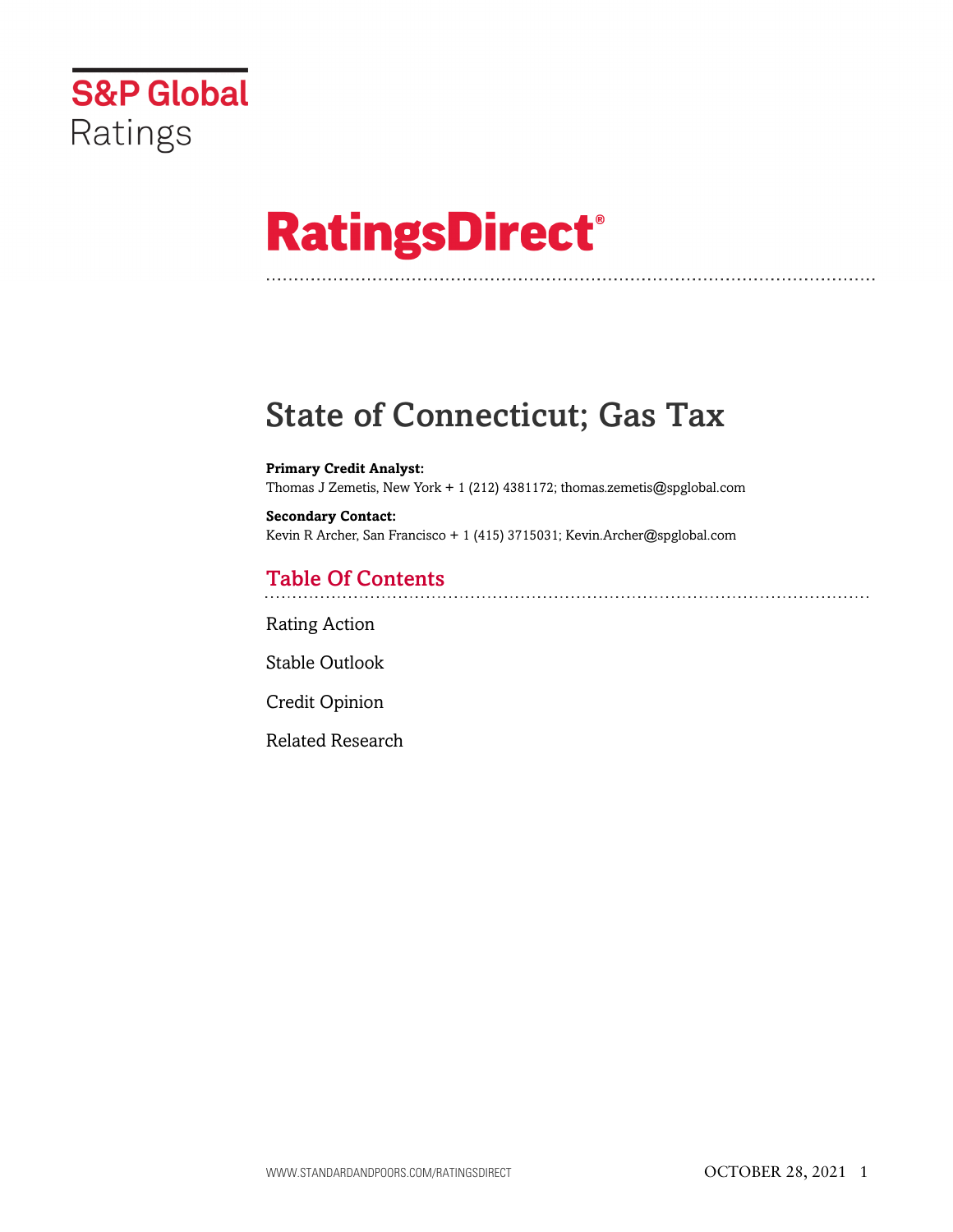# State of Connecticut; Gas Tax

#### Credit Profile

US\$500.0 mil spl tax oblig bnds, transp infrastructure purposes ser 2021D due 11/01/2041 *Long Term Rating* New *New AA-/Stable* AA-/Stable **A** 

# <span id="page-1-0"></span>Rating Action

S&P Global Ratings assigned its 'AA-' long-term rating to the State of Connecticut's \$500 million senior-lien special tax obligation (STO) bonds, 2021 series D, while also affirming its 'AA-' long-term rating on the state's senior-lien STO bonds outstanding. The outlook is stable.

The senior STO bonds are secured by a first-lien pledge of revenues deposited into the state transportation fund (STF) before payment of operating expenditures. Pledged revenues credited to and deposited in the STF are derived from the statewide collection of:

- Motor fuels tax (including gasoline, special fuels, and motor carrier road taxes);
- Oil companies tax;
- Specific portions of the general retail sales and use tax, motor vehicle receipts (registration fees for motor vehicles, license, permit, and fee revenue (e.g., fee for license to sell or repair motor vehicles); and
- Other receipts, funds, and moneys credited to the STF.

In accordance with the enabling act and bond provisions, pledged revenues are appropriated and do not require further legislative approval.

Proceeds from the 2021 series D bonds will finance various projects of the state's transportation infrastructure program. As of Nov. 1, 2021, the state will have \$6.71 billion of senior-lien STO bonds outstanding.

#### Credit overview

As pandemic-induced mobility restrictions eased and the transitory public health and safety effects on Connecticut's economy faded further into the background, estimated pledged revenues recovered swiftly and exceeded pre-pandemic levels in fiscal 2021, supporting our expectation that the 2021 series D bonds and the state's outstanding senior-lien STO bonds will maintain strong debt service coverage (DSC) and near-term credit stability. In addition, the broad, diversified, and historically stable composition of pledged revenues, in conjunction with the state's maintenance of a 2.0x rate covenant remain key features that further underpin our view of overall low volatility and are stabilizing credit factors. The stable outlook also reflects the state's very strong economic fundamentals, supported by a large statewide taxing base from which pledge revenues are collected.

Although pandemic pressures materially reduced pledged revenues in fiscal 2020, the state's DSC remained relatively stable at 2.3x during that period, which we view as strong. Net of pledged Build America Bond (BAB) interest subsidies and interest earnings, pledged revenues deposited into the STF declined by approximately \$281 million (or 10.2%).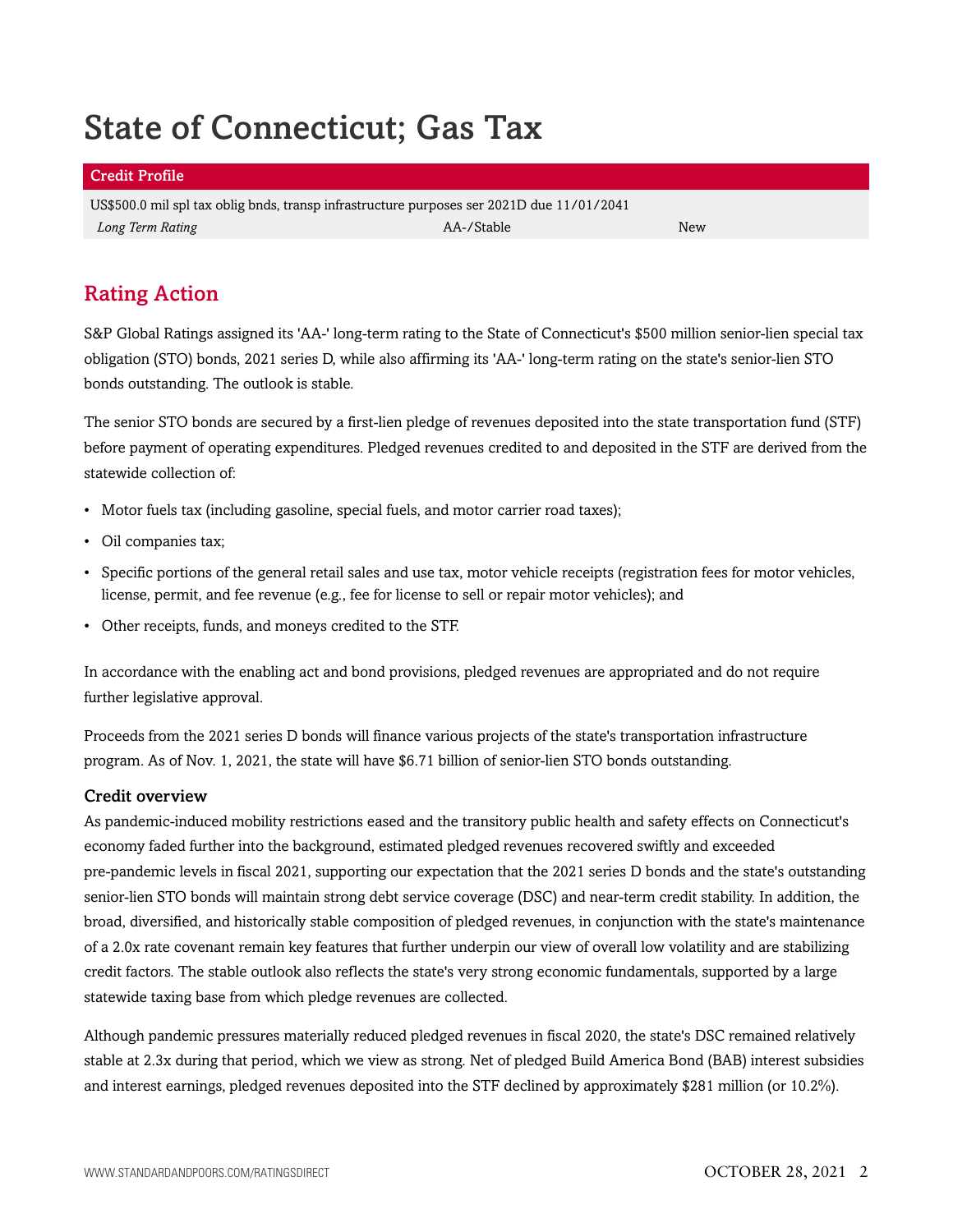Nevertheless, unaudited year-end results for fiscal 2021 have surpassed pre-pandemic levels, with net pledged revenues deposited into the STF of approximately \$1.77 billion, or a 7.6% increase above fiscal 2019 receipts, which we believe will support maximum annual debt service (MADS) coverage of 2.4x. This quick recovery was aided by robust growth in general retail sales tax and motor vehicle receipts. Over the fiscal biennium, Connecticut's May 2021 consensus revenue forecast projects a 4.5% increase in motor fuel tax receipts in fiscal 2022, followed by a negative 0.7% decline in fiscal 2023. Concurrently, general retail sales and use tax revenue are projects a negative 0.8% growth rate in fiscal 2022, followed by 2.2% growth in fiscal 2023. The current fiscal biennium projects pledged revenues in the STF to increase to nearly \$1.9 billion in fiscal 2022 and \$2.07 billion in fiscal 2023. We anticipate the state will support its prospective transportation capital program needs by leveraging against this lien over the next biennium, and on a pro forma basis, the state expects to sustain coverage levels to remain above 2.0x MADS.

While the motor fuel tax has historically been the primary revenue source of the STF, sales and use tax surpassed motor fuel taxes in fiscal 2021 as the state continues to phase in this transfer of revenue until 2023. Increasingly restrictive federal fuel-efficiency standards and the potential future loss of revenue due shifting consumer preferences toward electric vehicles and other alternative technologies could have a proportionate negative effect on statewide motor fuel tax receipts over time. In our view, sales taxes, particularly derived from auto sales, have the potential to show more variation over the economic cycle than per-gallon fuel taxes or motor vehicle license fees, but they are also likely to grow faster over time. However, the direction of sales tax revenue to the STF has been adjusted over time when the state has endured periods of fiscal stress. Upon full phase-in of the sales and use tax beginning in fiscal 2023, the state will not be able to modify the sales and use tax transfer without violation of the constitutional lockbox provisions approved in 2018, limiting the potential for future modifications.

In general, the state has demonstrated active management of the STF, both through the sizing of its transportation capital program and periodically increasing revenues to the STF. Illustrative of this point is the state's enactment of revenue enhancements for transportation-related purposes during the 2021 legislative session. Pursuant to state law, Connecticut will implement a highway use fee (effective Jan. 1, 2023) on certain heavy, multi-unit motor vehicles that will be based on the weight and number of miles driven on public roads in the state. These carriers will be required to obtain Highway Use Fee permits from the Connecticut Department of Revenue Services (DRS), and they must file returns and remit the fee to the state's DRS monthly. The state estimates highway use fees to generate approximately \$45 million in 2023 and increase to \$90 million upon the first full year of implementation in 2024, with a projected annual growth rate to be a more modest 4.5% in both 2025 and 2026. Highway use fees collected will flow to the STF and they can be used for the payment of debt service. However, a key credit consideration will be the state's ability to identify alternative and sustainable revenue sources and raise revenue when necessary to fund the state's transportation infrastructure program.

Key considerations in our assessment of the credit quality of the pledged STF revenues include:

- A very strong statewide diverse economic base of nearly 3.6 million people generating the pledged revenues;
- Low volatility of pledged STF revenues, including a history of the state increasing motor fuel tax rates, fees, and allocations of pledged revenues and its approval of new revenue streams dedicated to the STF, as well as establishment of a 2.0x rate covenant;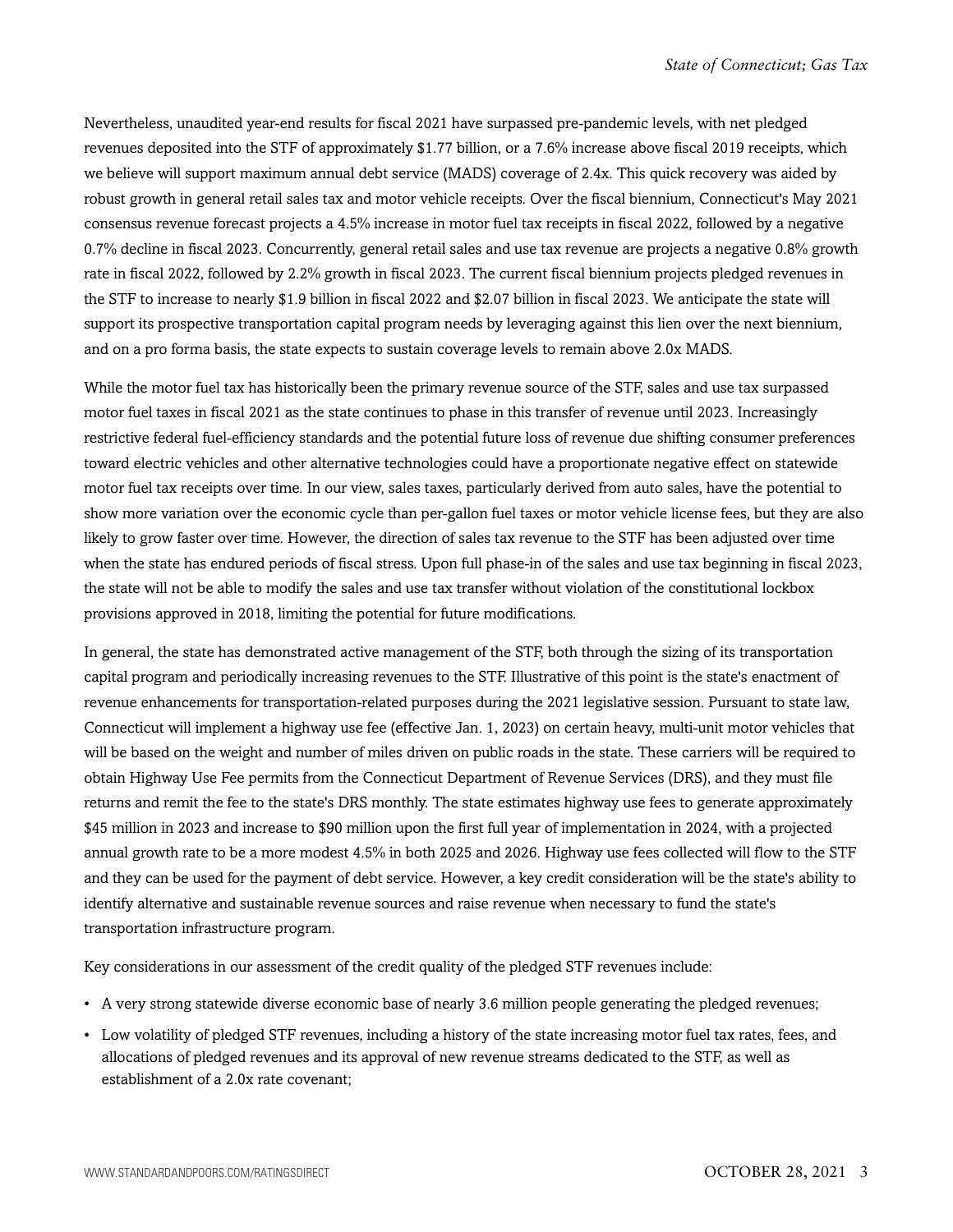- Strong coverage and liquidity, despite sizable state debt issuance plans, and a strong 2.0x additional bonds test (ABT) for both first- and second-lien bonds, coupled with a fully funded debt service reserve (DSR) and a 2x rate covenant; and
- Strong senior-lien MADS coverage of 2.4x on \$914.1 million estimated debt service, occurring in fiscal 2024 following this issuance based on unaudited fiscal 2021 revenue estimates. We expect MADS coverage will remain strong as revenues recover from their pandemic lows observed in 2020. While the bonds have a gross revenue pledge, we calculate coverage based on total net revenues, less federal payments and interest income.

The stable outlook on the bonds reflects that of the State of Connecticut. In our view, any rating action on the state's general creditworthiness would also have a corresponding effect on the rating of the state's STO bonds. For more information on the general obligation (GO) ratings on Connecticut, refer to the most recent state analysis, published May 13, 2021, on RatingsDirect.

The 'AA-' rating is based on the application of our priority-lien tax revenue debt criteria, published Nov. 20, 2019, which factors in both the strength and stability of the pledged revenues, as well as the general creditworthiness of the state as the issuing obligor. The priority-lien rating on the STO bonds is limited to one notch above our view of Connecticut's creditworthiness (GO rating: A+/Stable) and is constrained from going higher unless there is an improvement in the state GO rating. In our view, the STO bonds do not benefit from limited scope of operations or extraordinary expenditure flexibility of the obligated entity, despite strong revenue coverage of debt service, while we believe pledged revenues could have exposure to operating risk of the state in the event of a distress situation.

On Nov. 6, 2018, Connecticut voters approved a state constitutional amendment that continues directing any funding sources to the STF, including motor fuels, oil company, and sales tax revenues, as long as the law authorizing the state to collect or receive them remains in existence. While the amendment adds a legal restriction against potential diversion of a portion of the pledged revenue stream, we believe it does not sufficiently mitigate the exposure of the STO rating from the operating risk of the state, as collector of the pledged taxes, to go beyond our one-notch upward limitation from the state rating.

#### Environmental, social, and governance (ESG) factors

We consider Connecticut to have elevated social risks compared with the sector given its older population and higher cost of living relative to other states, which could slow the growth of certain pledged revenues. These demographic trends could present long-term credit risks to the state's economic and budgetary performance, although we believe the broad taxing base and diversity of pledged revenue, coupled with other measures by the state to adjust revenues somewhat insulate potentially volatility of STO bonds help to manage these risks. Environmental risks are considered above those of other states due to its 618 miles of coastline along Long Island Sound. However, we believe Connecticut's historically strong management helped to mitigate exposure to physical risks--including severe weather events, coastal, and inland flooding--and the state's long-term capital and agency planning incorporate hardening of transportation assets and other infrastructure at risk from rising sea levels. Generally, we view the state's governance risks as being in line with the sector as a whole and it has historically maintained a strong management and policy framework to respond to developing risks.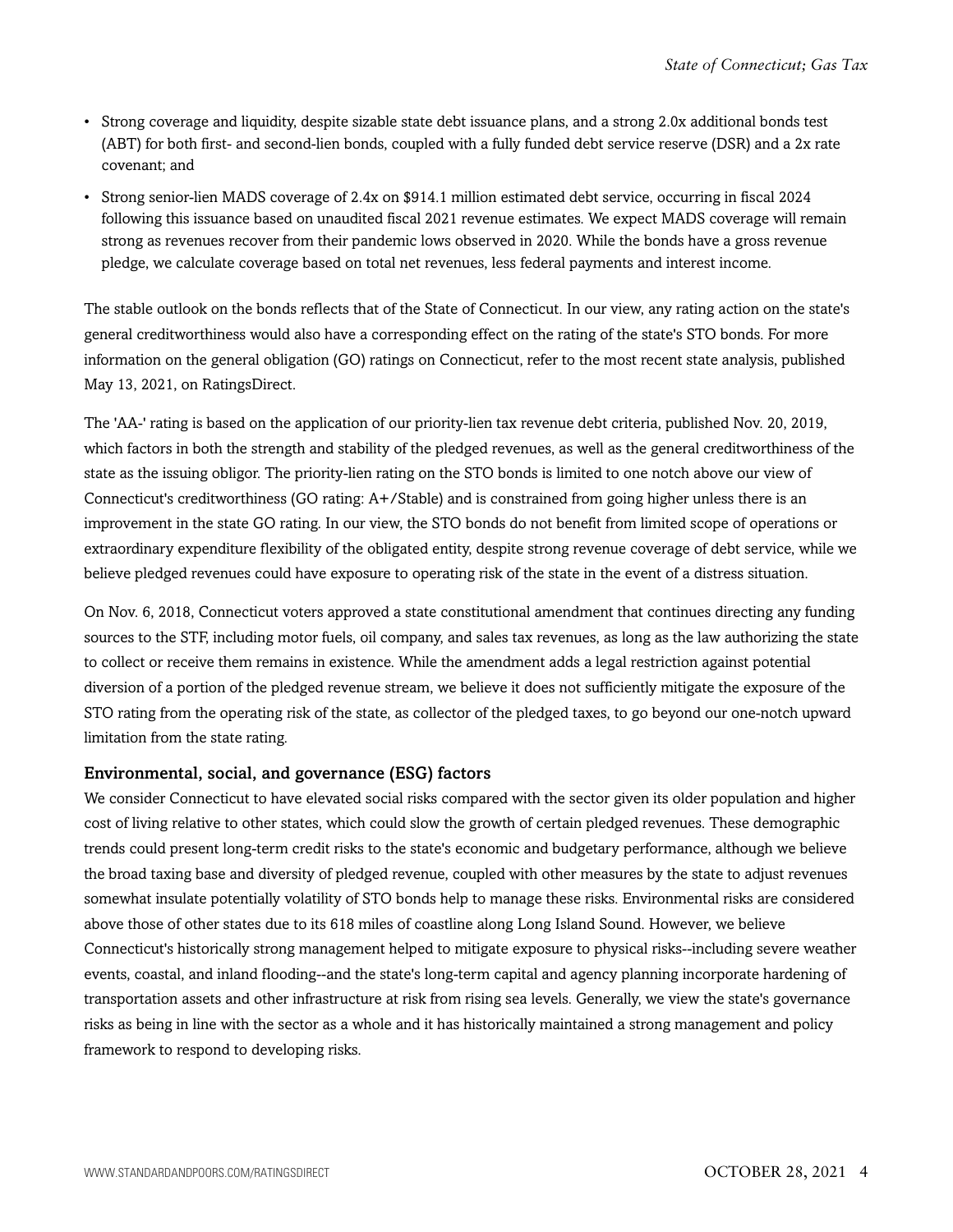## <span id="page-4-0"></span>Stable Outlook

#### Downside scenario

As we view the STO bonds to exhibit a close linkage to the Connecticut GO rating, a downgrade of the state GO rating would result in a commensurate downgrade on the STO rating. Should we calculate that Connecticut's debt ratios have increased to previous levels or total pension funded ratios fall below 40% without a plan to improve funding, we could lower the GO rating if there is no reasonable plan to improve these liability metrics. Alternatively, significant deterioration of the underlying credit characteristics of the STO bonds or a material weakening of pledged revenues that substantially reduces debt service coverage, we could lower the rating.

#### Upside scenario

The application of our priority-lien criteria limits the STO bonds to no more than one notch above Connecticut's general creditworthiness. Therefore, raising the STO rating would correspond with the raising of the state GO rating. A positive rating action would be predicated on Connecticut's maintenance of near-term structural balance and strong reserve levels, while the state's economic profile significantly improves, and its long-term debt burden substantially moderates.

### <span id="page-4-1"></span>Credit Opinion

#### Revenue volatility: Low

We believe pledged revenue will continue to exhibit low volatility based on a broad-and-well-diversified mix of pledged transportation-related revenue, supplemented by increased allocations of state sales tax from Connecticut's general fund. Connecticut has made changes in its allocation of pledged revenue to the STF in recent years that, in general, have increased the overall amount of STO-pledged revenue and supported expansions of its transportation capital plan. In addition, Connecticut has established a 2.0x rate covenant under the senior trust indenture and to levy pledged revenue and other receipts to meet this requirement, if necessary, which we view as a stabilizing credit factor.

Estimated actual (unaudited) fiscal 2021 STF revenue--not including pledged BAB interest subsidy or interest earnings--was composed of what we view as a diverse mix of general fund sales tax allocations (27.4% of fiscal 2021 pledged revenues), motor fuels taxes (26.9%), motor vehicle receipts (primarily vehicle registration fees; 18.2%), oil companies' tax payments (13%), licenses, permits, and fees (7.4%), and sales tax from sales between individuals (6.6%), with these percentages not including the effects of legislative net fund transfers and refunds. The proportion of pledged revenue derived from sales tax increased when a new car sales tax allocation began to be phased in starting in fiscal 2019. Pledged revenues also include BAB federal interest subsidy payments and fund interest income, which we do not include in our DSC calculations.

Beginning in fiscal 2016, Connecticut made a statutory dedication of a 0.5% statewide general sales tax to the STF to be fully phased in during fiscal 2018, while the 2017 legislative session added dedicated sales and use taxes collected on the sale of new and used motor vehicles, to be phased in originally over five years beginning in fiscal 2021; this was accelerated into 2019 in the 2018 legislative session. Sales and use tax allocations surpassed motor fuels taxes as the leading STO-pledged revenue source, and it is projected to be about 40% of pledged revenues in 2023 when fully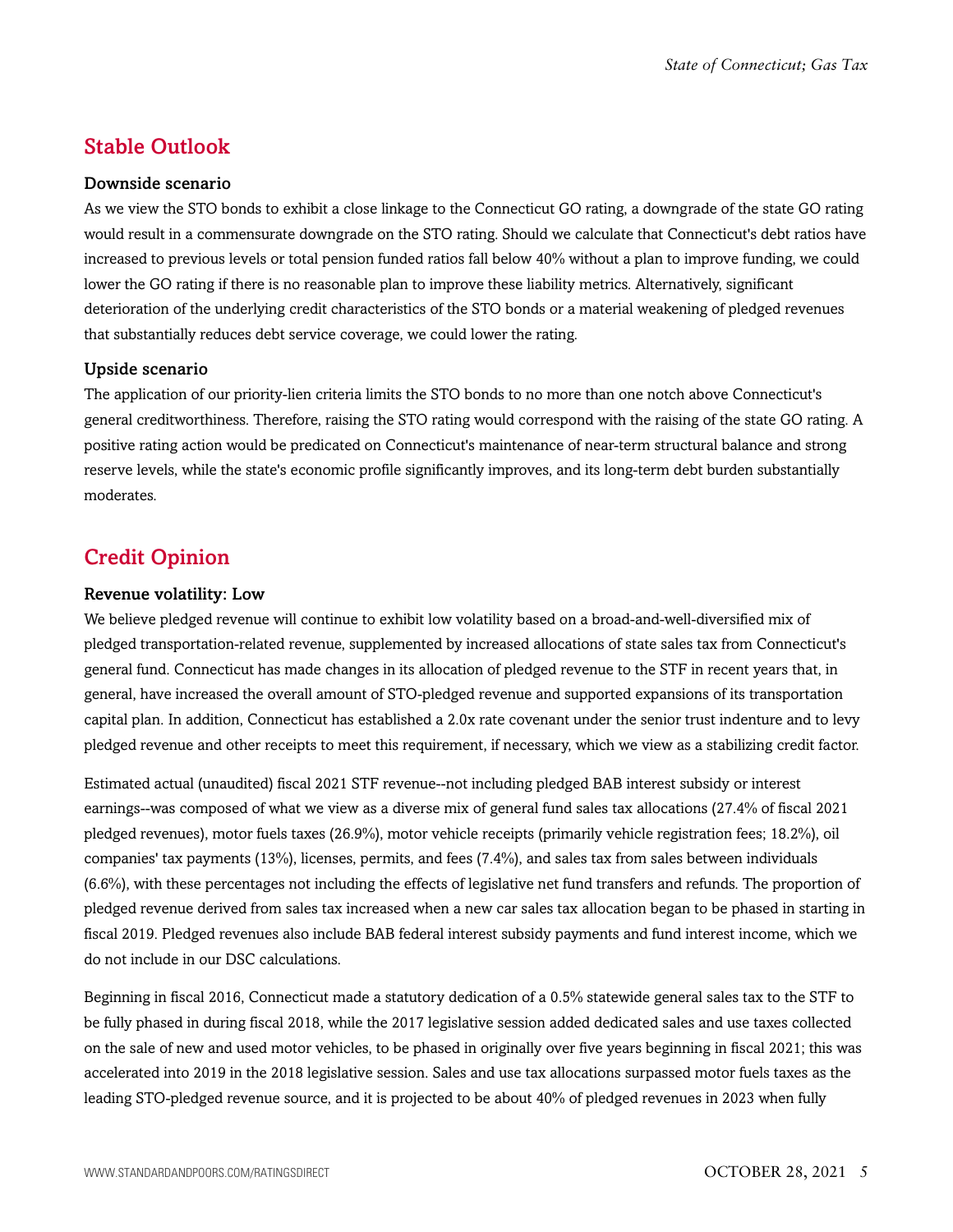phased in. In our view, sales taxes, particularly derived from auto sales, have the potential to show more variation over the economic cycle than per-gallon fuel taxes or motor vehicle license fees, but they are also likely to grow faster over time. While we expect revenues overall to increase with the additional allocation of sales tax, the STF experienced a small 0.6% decline in total pledged revenue in fiscal 2016 primarily due to lower oil company tax revenue. However, we note that following voter approval of the 2018 constitutional referendum, the state can no longer reallocate motor fuels tax and other transportation-related revenues for state budget relief.

#### Coverage and liquidity: Strong

We calculate audited actual pledged revenues collected by the state comptroller for the fiscal year ended June 30, 2020--not including pledged BAB interest subsidy or interest earnings--covered proposed future senior-lien MADS of \$914.1 million, occurring in fiscal 2024 after this sale, to be a still-strong 2.3x, but improve to 2.4x based on unaudited STO-pledged revenue for fiscal 2021, reflecting a revenue increase of 19% based on year-end estimates. While the bonds have a gross revenue pledge, we calculate coverage based on total net revenues, less federal payments and interest income. The obligations are also secured by a DSR that had a balance of \$716 million as of Oct. 14, 2021.

The state projects annual DSC will remain at levels we view as strong through 2026, incorporating downward revenue projections and factoring in available authorizations of \$4.48 billion of new-money STO bonds subject to approval by the state's Bond Commission. The state plans to issue an average of \$950 million annually in new STO bonds amortized over 20 years between 2021 and 2026 including the 2021D bonds. The maintenance of strong coverage projected by the state is in part due to a rapid amortization schedule, with 57% of outstanding STO principal retired within the next 10 years, a declining debt service schedule, and the phase-in of additional sales tax as pledged revenue.

Connecticut has maintained annual DSC well above the 2.0x ABT requirement--ranging from above 3.0x for senior-lien bonds and 2.6x for combined senior- and second-lien bonds--since fiscal 2009. However, under current projections, allocated revenues, and anticipated additional debt issuance, the state projects annual DSC to decline to what we view as a still-strong 2.2x on senior-lien debt, absent new revenue, based on gross revenues. The state does not plan to issue additional debt under its subordinate lien.

#### Economic fundamentals: Very strong

In our opinion, Connecticut's economic profile makes it highly exposed to potential effects of the recent recession. Elements that exacerbate its exposure include 10 years of economic growth that lagged the nation, a high concentration in financial services employment, and a weak demographic profile.

Very strong wealth and income levels remain a hallmark of the state's economic profile. In 2020, Connecticut's per capita personal income was \$78,609, or approximately 132% of the nation. However, growth in state personal income slowed substantially following the Great Recession to a compounded annual growth rate (CAGR) of 2.4% (2010-2020). Economic output has also lagged the nation the past five years with a real gross state product (GSP) CAGR of negative 0.6% compared with 1.1% for the nation. Connecticut experienced a greater decline in GSP than national GDP during the Great Recession, although annual growth was stronger than that of the U.S. in 2007 and in 2006 before the recession. In our opinion, the state's economic performance in 2021 is expected recover slower than of the national trend.

While the near-term health of the U.S. economy remains strong, S&P Global Economics revised its economic forecasts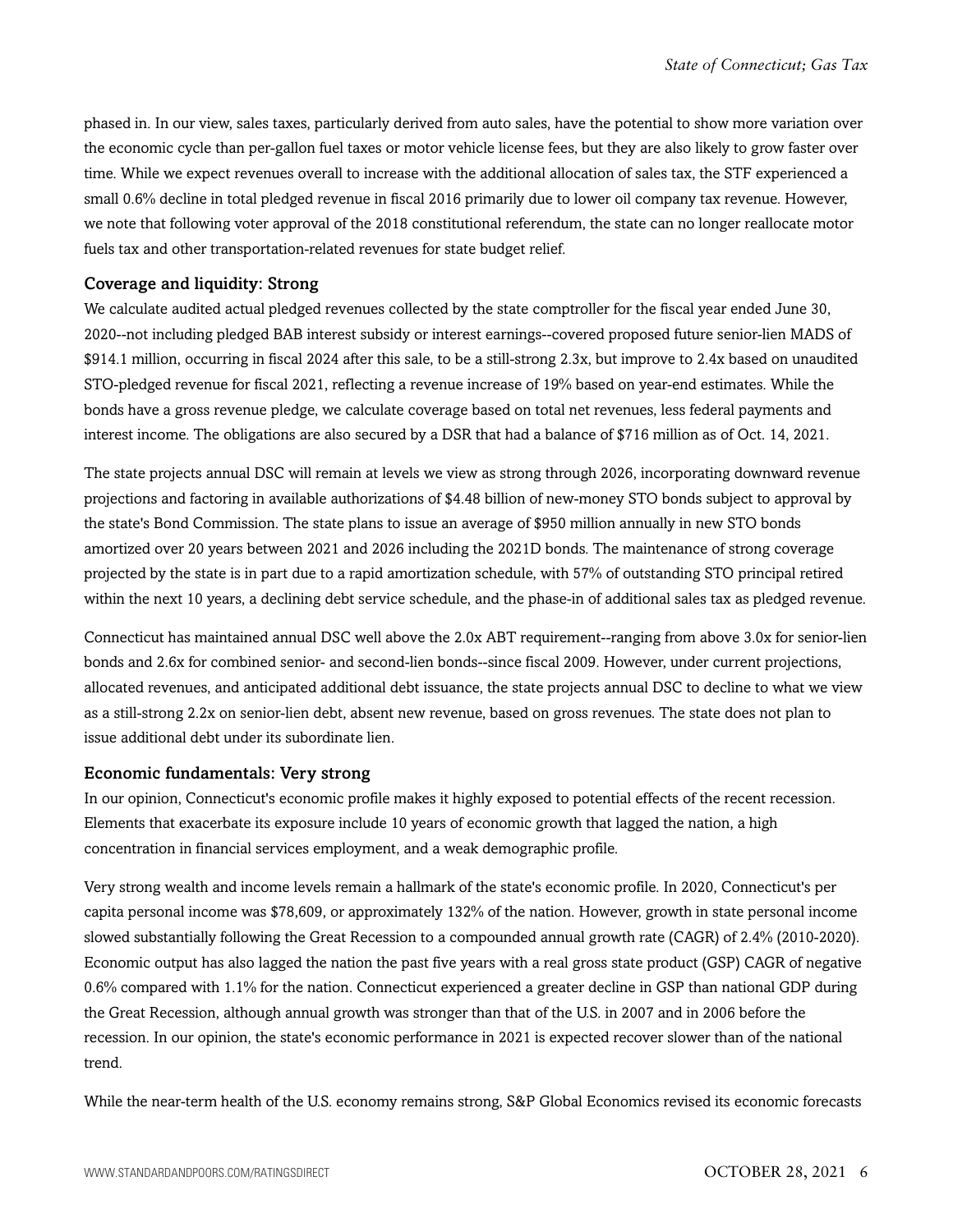for real GDP growth for 2021 and 2022 to 5.7% and 4.1%, respectively, from 6.7% and 3.7% in its June report. With a stimulus-driven surge in demand outpacing supply chain productivity and a recent surge in inflation, some pressures could be sticky through 2022. With the labor market still 5.3 million jobs short of its pre-pandemic peak, recovery could also take a while. Despite these potential downside risks to growth and employment recovery, and ongoing debates on infrastructure, the federal budget, and the U.S. debt ceiling, S&P Global Economics believes the U.S economy remains resilient and both business and consumer confidence remain well into expansion territory. For more information see "Economic Outlook U.S. Q4 2021: The Rocket Is Leveling Off", published Sept. 23, 2021).

A long-term challenge for economic growth reflects the state's population characteristics. Over the past five years, Connecticut's population experienced modest annual declines to an estimated 3.56 million residents in 2020. Like most of New England, it is aging faster than the rest of the country as prime working-age adults seek opportunities elsewhere, contributing to slower economic growth (see "Increasing Generational Dependency Poses Long-Term Social Risks To U.S. States' Fiscal And Economic Stability," published Feb. 24, 2020).

#### Linkage to state general creditworthiness

Because the state collects the pledged revenues, we view the rating on the transportation revenue bonds as linked to Connecticut's creditworthiness. In our establishment of a one-notch upward limitation on the transportation revenue bond rating compared with the state GO rating, we factored into our analysis our view that Connecticut provides critical public services. However, due to state constitutional restrictions on the use of pledged transportation revenue to the pledged STF, we believe revenue collection and allocation under state constitutional restrictions and the flow of funds are sufficiently removed from the issuer's control so as to substantially mitigate operating risk and lead to a one-notch uplift from the state GO rating. Nevertheless, Connecticut does not, in our view, benefit from limited scope of operations or extraordinary expenditure flexibility, which we believe still exposes it to some operating risk in the collection and distribution of pledge revenues.

### <span id="page-6-0"></span>Related Research

Through The ESG Lens 2.0: A Deeper Dive Into U.S. Public Finance Credit Factors, April 28, 2020

| Ratings Detail (As Of October 28, 2021) |                  |          |
|-----------------------------------------|------------------|----------|
| Connecticut GASTAX                      |                  |          |
| Long Term Rating                        | AA-/Stable       | Affirmed |
| Connecticut spl tax (BAM) (SEC MKT)     |                  |          |
| <b>Unenhanced Rating</b>                | AA-(SPUR)/Stable | Affirmed |
| Connecticut GASTAX                      |                  |          |
| Long Term Rating                        | AA-/Stable       | Affirmed |
| Connecticut GASTAX                      |                  |          |
| Long Term Rating                        | AA-/Stable       | Affirmed |
| Connecticut GASTAX (BAM)                |                  |          |
| <b>Unenhanced Rating</b>                | AA-(SPUR)/Stable | Affirmed |
| Connecticut GASTAX (BAM)                |                  |          |
| <b>Unenhanced Rating</b>                | AA-(SPUR)/Stable | Affirmed |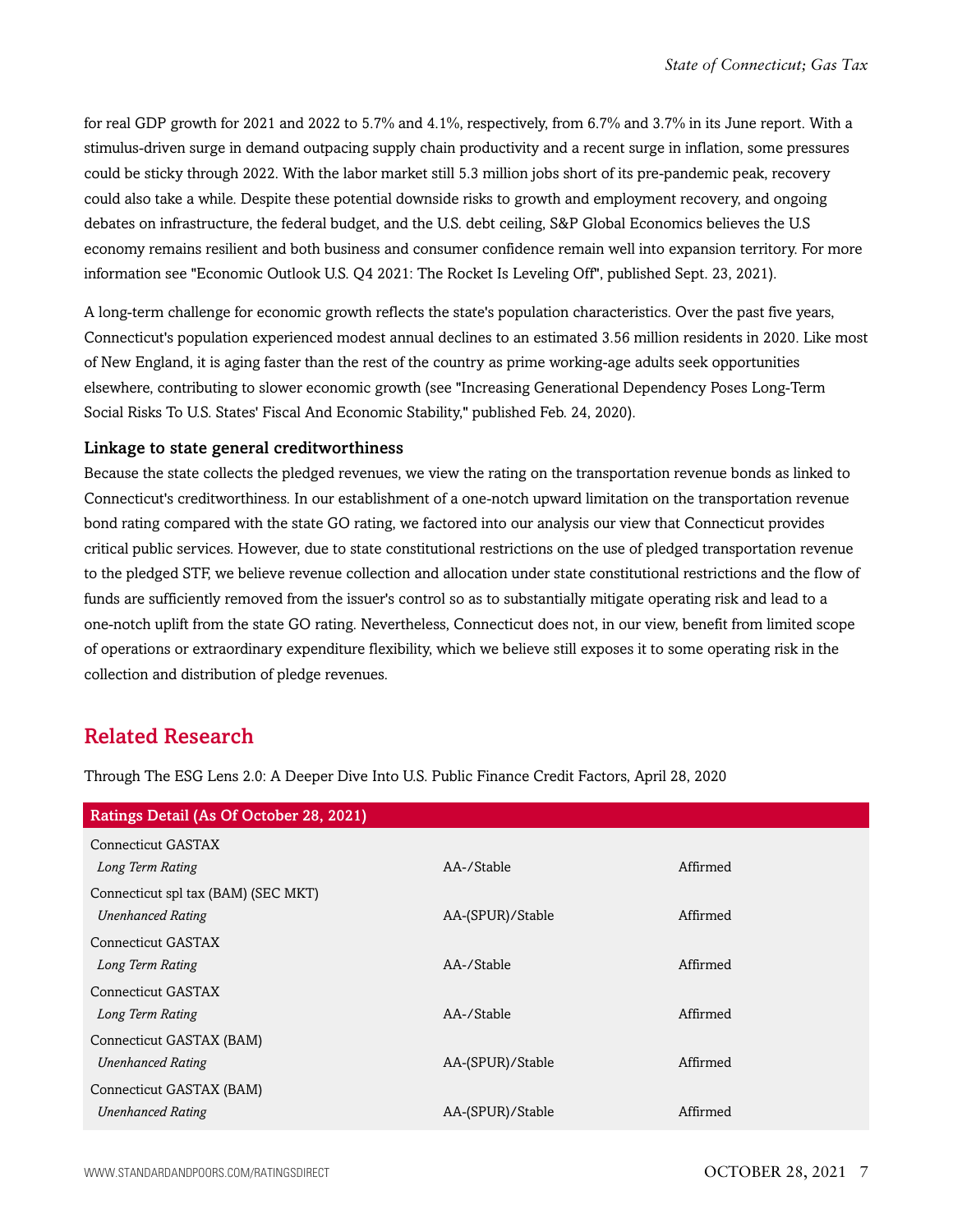| Ratings Detail (As Of October 28, 2021) (cont.)                         |                  |          |
|-------------------------------------------------------------------------|------------------|----------|
| Connecticut GASTAX (BAM) (SECMKT)<br><b>Unenhanced Rating</b>           | AA-(SPUR)/Stable | Affirmed |
| Connecticut GASTAX (BAM) (SECMKT)<br><b>Unenhanced Rating</b>           | AA-(SPUR)/Stable | Affirmed |
| State of Connecticut gas tax (BAM) (SECMKT)<br><b>Unenhanced Rating</b> | AA-(SPUR)/Stable | Affirmed |
| Manus increase and subspaced but been dimensional                       |                  |          |

Many issues are enhanced by bond insurance.